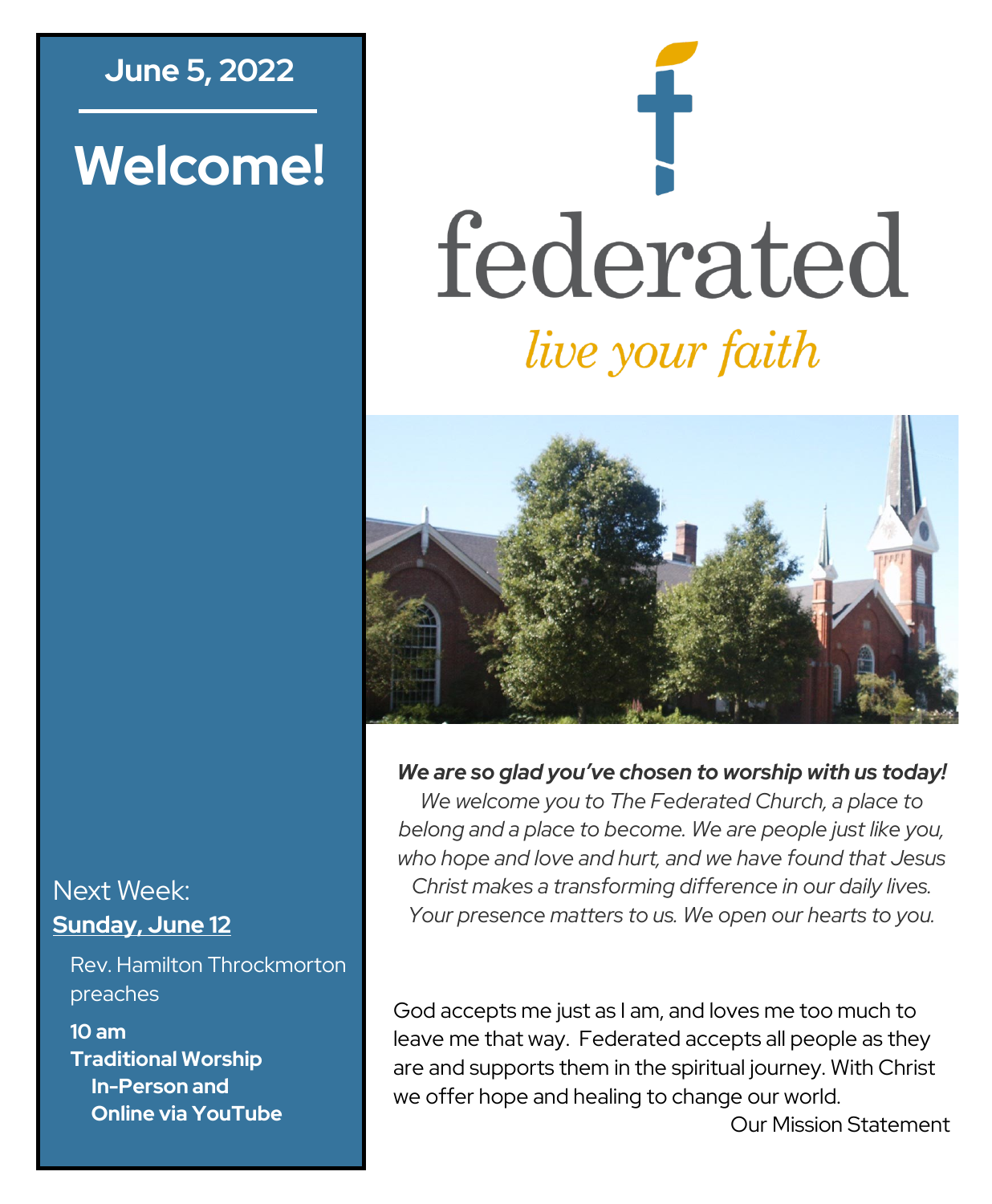# **WHAT'S HAPPENIN**

# **Today's Special Guest Preacher: Sol Rizzato**

Sol is a church organist who studies at the Cleveland Institute of Music and is presently the organ scholar at Plymouth United Church of Christ in Shaker Heights. We are delighted to welcome Sol as our guest.

# **Strengthen the Church Offering**

#### **Collected today during worship**

The Strengthen the Church offering supports the expansion of ministry and growth of UCC local congregations. Your support of this offering will help the UCC fulfill on its commitment to creating a just world for all by investing in new ministries and practices that meet the emerging needs of local communities. As God calls our congregations to be the church in new ways, your generosity will plant new churches, awaken new ideas in existing churches and develop the spiritual life in our youth and young adults.

# **Cleveland Chamber Choir: "World of Doubt, World of Faith"**

#### **Sunday, June 12 | 4:15 PM Lecture; 5 PM performance Sanctuary**

The Federated Church Performing Arts Series along with the Cleveland Chamber Choir presents "World of Doubt, World of Faith" with music questioning existence and demonstrating the resilience of the human race. Central to this program is Adam Roberts' multi-movement work called "Book of Doubt/Book of Faith", setting secular, feminist "psalms" by poet Claire Schwartz that are relevant to our time and connected to Jewish history. Tickets available after worship or at [fedchurch.org.](https://www.fedchurch.org) Or scan this QR code with your smart phone camera.

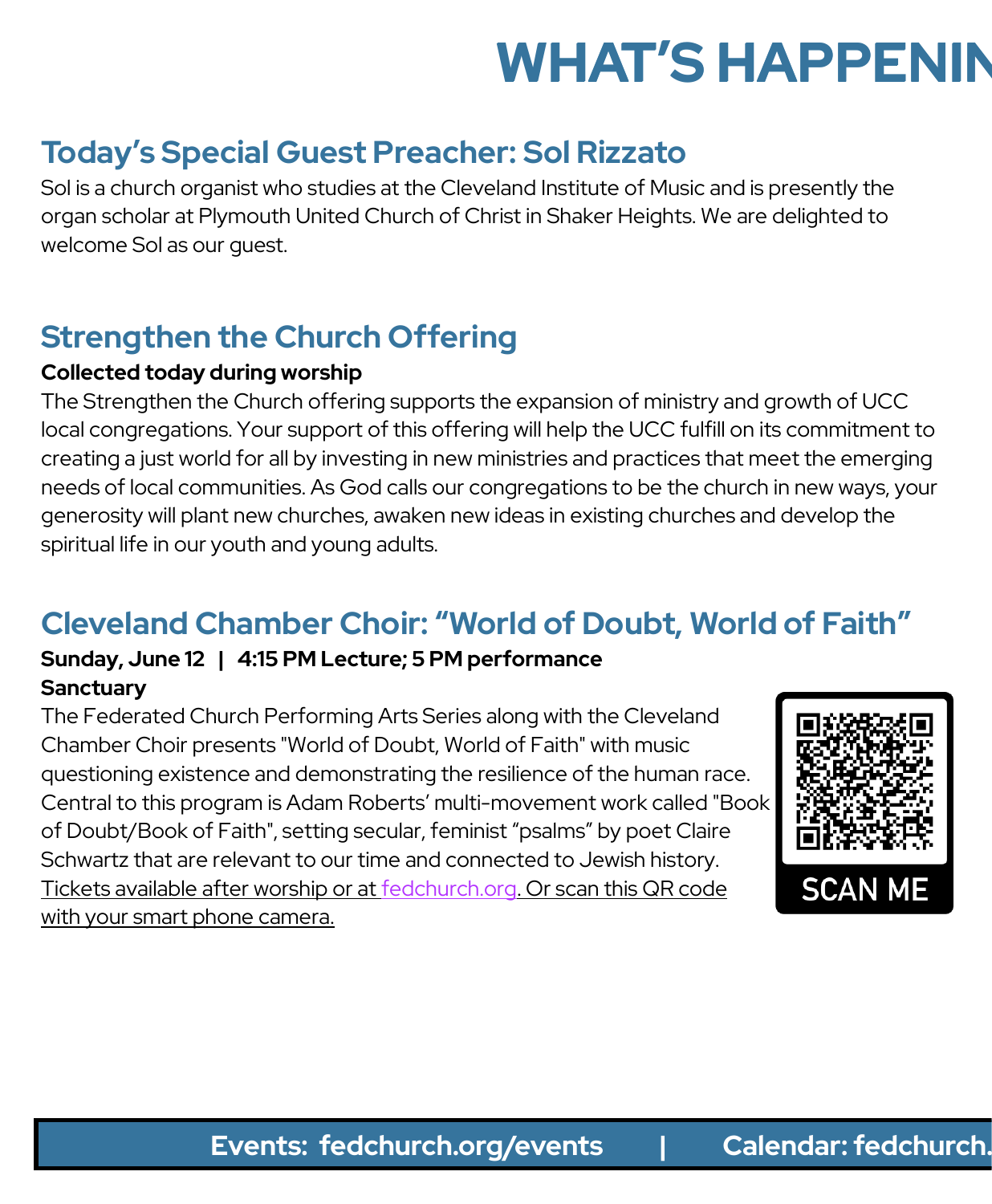# **IG AT FEDERATED?**

# **Altar Flower Donor Opportunities**

There are a number of opportunities to donate the altar flowers on upcoming Sundays. We currently have **June 19 and 26, and July 10, 17, and 31** available. This is a wonderful way to honor or memorialize a loved one or a special occasion, as well as brighten our Sanctuary for the worship service! Please contact Sue Mansour at 440.668.9399 or [sueman@roadrunner.com](mailto:sueman@roadrunner.com) if interested.

# **Celebrate Your Dad on Father's Day: A Call for Pictures**

Celebrate your Dad during worship this Father's Day by sharing a picture of your dad or maybe a picture of you with your dad! Submitted photos will be shown during the worship service on June 19. Please submit images to Marty at [mculbert@fedchurch.org](mailto:mculbert@fedchurch.org) by Tuesday, June 14. Include your name and your father's name with your submission.

## **49 Bells: Tolling the Bells**

**Sunday, June 12 11:45 Gather, 12 Noon Tolling Bell St. Entrance**

On June 12, 2016, Orlando experienced one of the worst mass shootings in American history. 49 lives were taken, 68 were injured and countless individuals were impacted by the tragedy at Pulse nightclub. Most of those victimized identified as LGBTQ+, Latinx and/or Black/African-American. At 12:00 Noon on June 12, we remember the victims, and pray for an end to the violence and hatred that took their lives by tolling the bell 49 times.